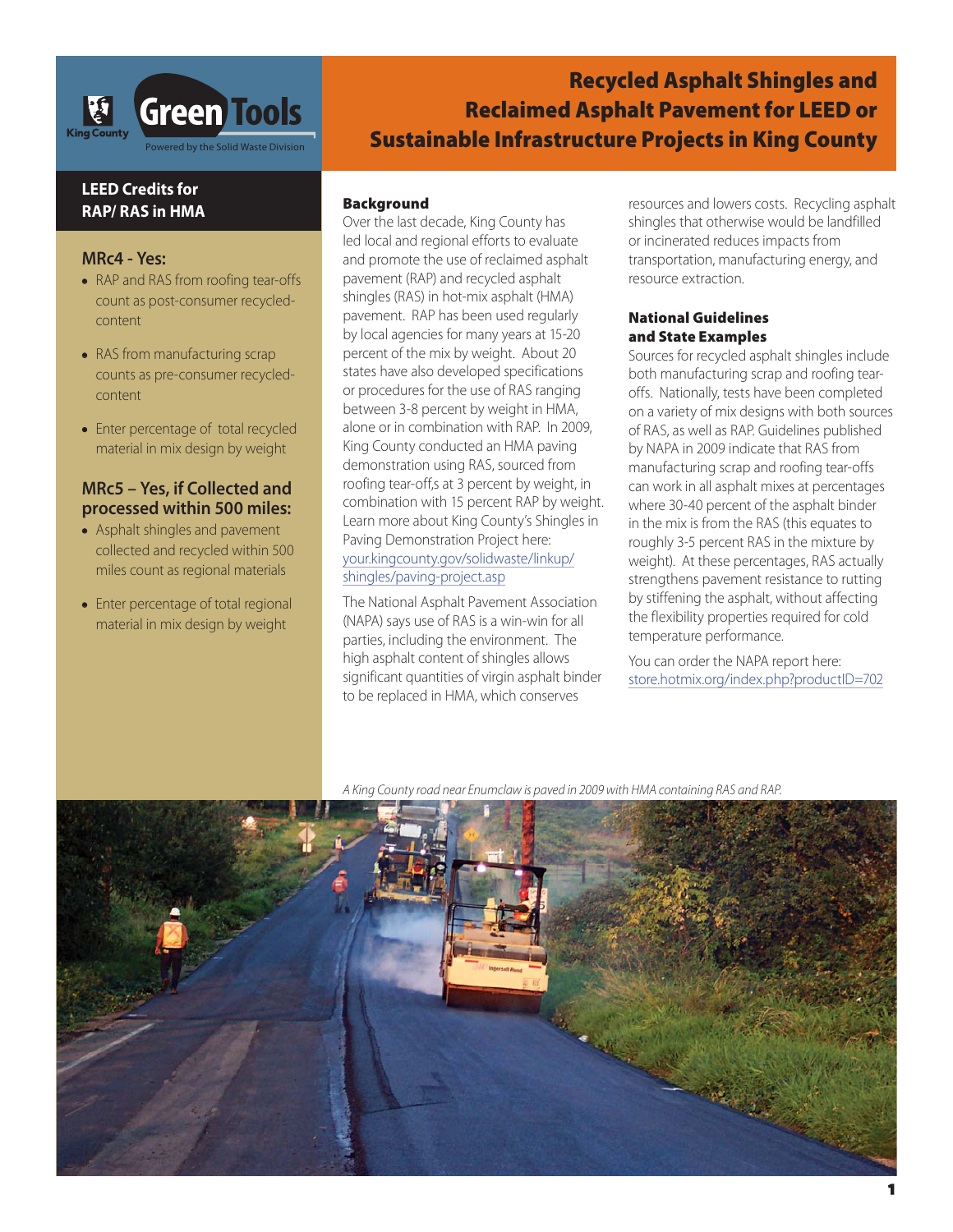

## **Asphalt paving projects can earn LEED points in other ways:**

- **•** Base materials may have recycledcontent
- **•** If existing asphalt paving is recycled on-site for base materials or RAP it also counts for MRc2: Construction Waste Recycling
- **•** Conducting further testing/ demonstration projects of RAS may count as an Innovation in Design credit.

The data is entered into a form

#### **State Examples**

A number of states and local governments have either developed specifications or are testing and evaluating specifications. Examples include

- **•** King County's 2010 Recycled Asphalt Shingles (RAS) Specification Guidelines and the HMA specification used in its 2009 paving demonstration.
- **•** 12 Eastern states allow RAS from manufacturing scrap for up to 5 percent of mixture weight and 11 other states allow RAS from both manufacturing scrap and roofing tear-offs.
- **•** Texas DOT allows the use of RAS from manufactured shingles and tear off roofing for up to 5 percent of mixture weight which can be combined with RAP up to 10-30 percent of the total mixture weight depending on the application.
- **•** Oregon DOT issued a preliminary investigations report this year showing positive results from using 5 percent by weight of RAS from roof tear-offs and up to 30 percent total mixture weight of RAS and RAP.
- **•** Vancouver, BC is testing several mixes that include RAS from tear-offs, virgin asphalt, and RAP.

#### **What does this mean for LEED or Sustainable Infrastructure Scorecard projects?**

The use of both RAP and RAS in paving contributes to earning points in both LEED certification and Scorecard rating evaluation systems. For LEED certification, points can be earned inMaterials and Resources Credit 4 (MRc4): Recycled Content and may contribute to Materials and Resources Credit 5 (MRc5): Regional Materials.

MRc4: The percentage of RAP and RAS from roofing tear-offs in the HMA mix by weight can be listed as post-consumer recycledcontent. RAS from manufacturing scrap can be listed as pre-consumer recycled-content.

MRc5: If the pavement or shingles are collected from the region and processed locally (ALL locations must be within 500 miles of the site), the percentage of recycledcontent also counts as regional materials.

#### **Documentation:**

To document the use of RAP and RAS in paving as contributing to LEED credits MRc4 & MRc5, you need the following information:

- **•** Total cost of the hot mix asphalt
- **•** Asphalt mix design and percent by weight of RAP, RAS from roofing tear-offs, and RAS from manufacturing scrap
- **•** Documentation from the supplier and recycler showing that the source of the recycled materials, the location of processing shingles or pavement into RAS or RAP, and the plant where the HMA was manufactured are ALL within 500 miles of the site.



## Percent of RAP and RAS from roofing tear-offs

**2**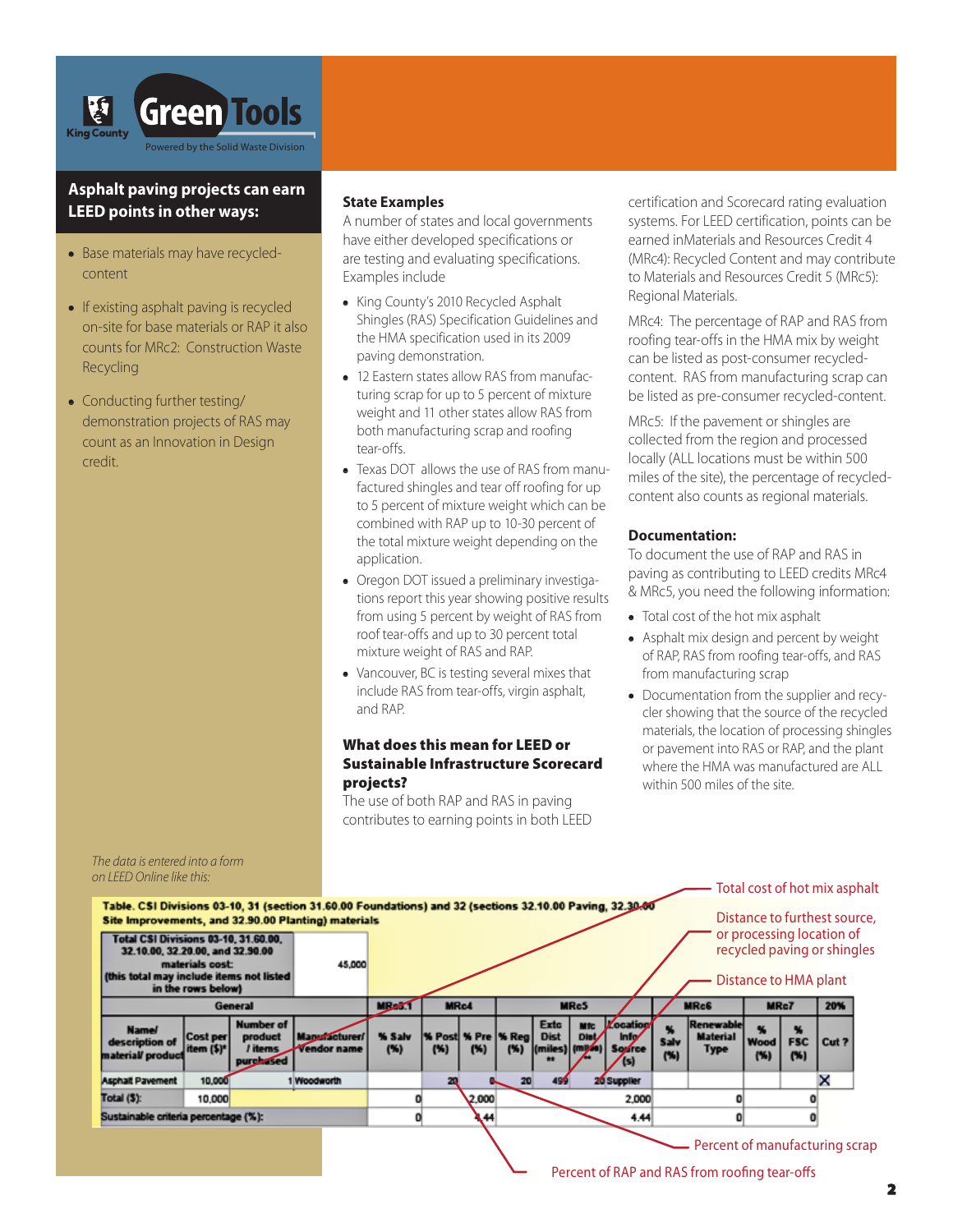

# **Sustainable Infrastructure Scorecard Credits for RAP/ RAS in HMA**

# **SMc3.1 – Yes, if 10% of materials are sourced within 500 miles and complete at least 10% of building material:**

**•** Asphalt shingles and pavement collected and recycled within 500 miles count as regional materials

# **SMc3.2 – Yes, if collected and processed within 500 miles:**

**•** Asphalt shingles and pavement collected and recycled within 50 miles count as heavy materials sourced regionally

### **SMc4 – Yes, if project includes at least 10% recycled materials of total project materials:**

**•** RAP and RAS counts as recycledcontent.

# **SMc8 – Yes, if salvaged materials are used for 5% of the projects' materials cost:**

**•** Materials may be salvaged from or outside the project.



The Green Building Certification Institute (GBCI) now requires back-up documentation for 20 percent of the materials contributing to a credit. Since use of RAP and RAS may not be familiar to the reviewers, it is recommended the documentation from the supplier be uploaded to help the reviewers understand the use of these materials.

Most often the Contractor is responsible for collecting this information and entering it into the LEED form. King County project managers should ensure that the product specification contains requirements for RAP and RAS and that the information above is a required submittal. See the Resources section of this fact sheet for more on specifications.

#### **Get credit in the King County Sustainable Infrastructure Scorecard**

Use of RAP and RAS can also earn points in the King County Sustainable Infrastructure Scorecard for Sustainable Materials credits 3.1, 3.2, and 4.0 (1 point each).

#### **Documentation:**

To document the use of RAP and RAS in paving as contributing to the Sustainable Infrastructure Scorecard credits SMc3.1, SMc3.2, SMc4, and SMc8, you need the following information:

- **•** Documentation of materials and procurement location
- **•** List of recycled-content materials
- **•** Documentation of salvaged materials



### **Sustainable Infrastructure Scorecard**

**King County** 

|   |     |               | <b>Use of Sustainable Materials</b>                           |                    |
|---|-----|---------------|---------------------------------------------------------------|--------------------|
| N | N/A |               |                                                               | Possible Points 10 |
|   |     | SM credit 1.0 | Use low-emitting materials, 100% of adhesives & sealants used |                    |
|   |     | SM credit 2.0 | Use low-emitting materials, 100% of paints used               | $\mathbf{1}$       |
|   |     | SM credit 3.1 | 10% materials sourced from within 500 miles                   | $\mathbf{1}$       |
|   |     | SM credit 3.2 | Heavy materials sourced from within 500 miles                 | 1                  |
|   |     | SM credit 3.3 | Plants sourced within 250 miles                               | $\mathbf{1}$       |
|   |     | SM Credit 4.0 | Use high recycled-content materials                           | $\mathbf{1}$       |
|   |     | SM credit 5.0 | Use FSC certified sustainable wood                            | $\mathbf{1}$       |
|   |     | SM credit 6.0 | Use renewable materials                                       | $\mathbf{1}$       |
|   |     | SM credit 7.0 | Use cement substitutes                                        | $\mathbf{1}$       |

RAS product is produced by Tacoma-based Woodworth & Company to be used in HMA.